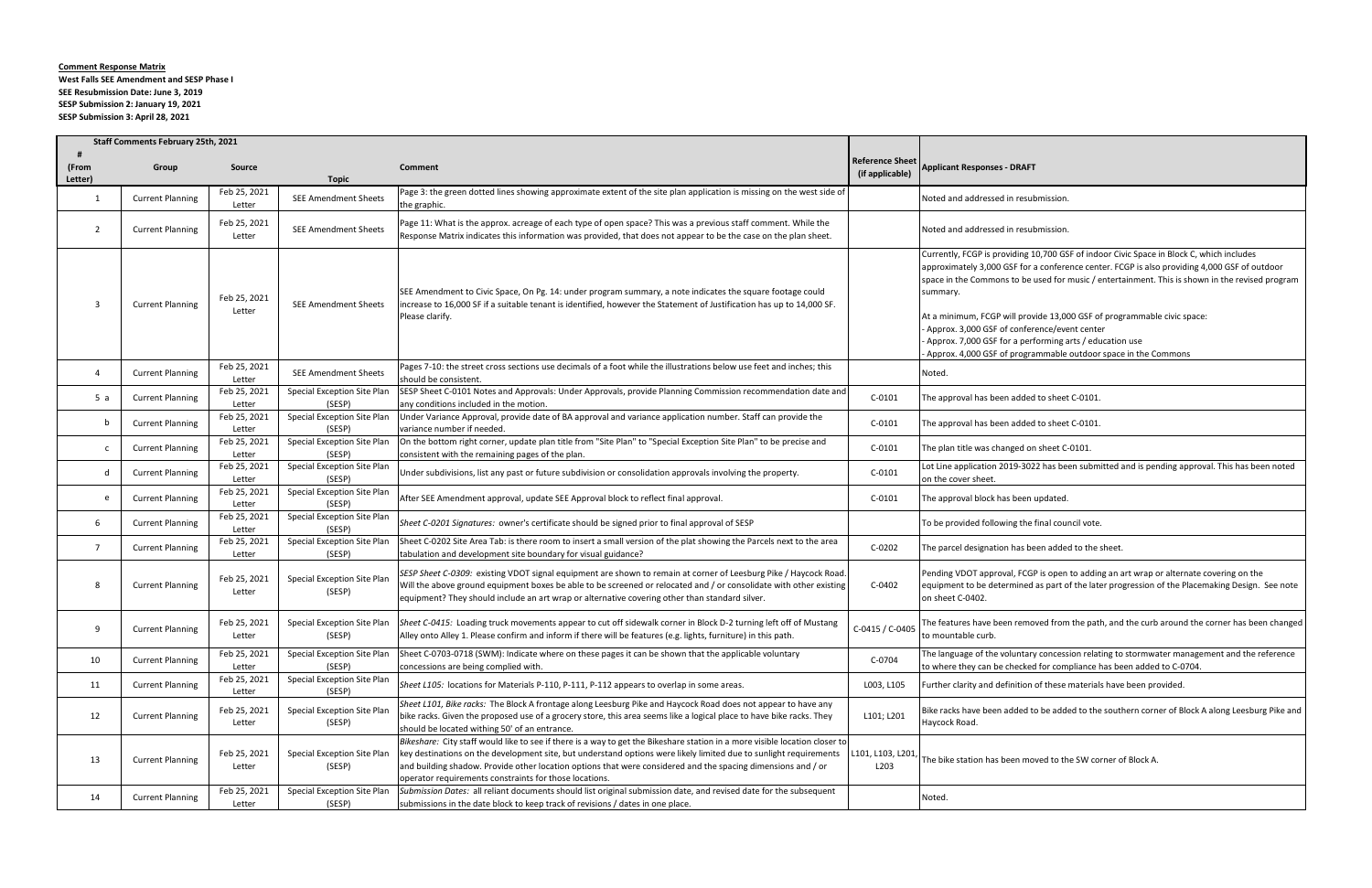|      | Staff Comments February 25th, 2021 |                        |                                                                            |                                                                                                                                                                                                                                                                                                                         |                                                                                                                                                                                                                                                                                                       |
|------|------------------------------------|------------------------|----------------------------------------------------------------------------|-------------------------------------------------------------------------------------------------------------------------------------------------------------------------------------------------------------------------------------------------------------------------------------------------------------------------|-------------------------------------------------------------------------------------------------------------------------------------------------------------------------------------------------------------------------------------------------------------------------------------------------------|
| 15   | <b>Current Planning</b>            | Feb 25, 2021<br>Letter | <b>Application Supporting</b><br>Documents                                 | Disclosure Statement: update Council and School Board members list to reflect the current members.                                                                                                                                                                                                                      | The Disclosure Statement has been up                                                                                                                                                                                                                                                                  |
| 16   | <b>Current Planning</b>            | Feb 25, 2021<br>Letter | <b>Application Supporting</b><br>Documents                                 | Fiscal Impact Data Input Sheet: In future submission include ADUs and units by type and average size, include<br>condominium units, and break out retail into sales and service.                                                                                                                                        | Noted. The number of ADUs and the u<br>out into sales vs. "Quality Restaurant"                                                                                                                                                                                                                        |
| 17   | <b>Current Planning</b>            | Feb 25, 2021<br>Letter | <b>Application Supporting</b><br>Documents                                 | Fiscal Impact Data Input Sheet: The civic space SF says 13,000, which is not consistent with the program summary<br>sheet. Please clarify.                                                                                                                                                                              | Currently, FCGP is providing 10,700 GS<br>approximately 3,000 GSF for a confere<br>space in the Commons to be used for r<br>summary.<br>At a minimum, FCGP will provide 13,00<br>- Approx. 3,000 GSF of conference/eve<br>- Approx. 7,000 GSF for a performing a<br>Approx. 4,000 GSF of programmable |
| 18   | <b>Current Planning</b>            | Feb 25, 2021<br>Letter | <b>Application Supporting</b><br>Documents                                 | Subdivision Plat: A separate subdivision application was submitted for a lot line adjustment for the proposed<br>modified project boundary. The application is under staff review. The requested additional land will require<br>approval of the subdivision and land transfer agreement b/w the City and School Board. | Noted.                                                                                                                                                                                                                                                                                                |
| 19 a | <b>Current Planning</b>            | Feb 25, 2021<br>Letter | <b>Application Supporting</b><br>Documents                                 | Statement of Justification:<br>This is a well written and informative document. In future submissions please add a narrative that provides a list of<br>changes from previous submission.                                                                                                                               | A narrative of changes has been provic                                                                                                                                                                                                                                                                |
| b    | <b>Current Planning</b>            | Feb 25, 2021<br>Letter | <b>Application Supporting</b><br>Documents (Statement of<br>Justification) | Phase 2 uses listed on pages 6 and 7 do not include the retail SF.                                                                                                                                                                                                                                                      | FCGP will provide a minimum of 6,400<br>has been noted in the SOJ.                                                                                                                                                                                                                                    |
| C    | <b>Current Planning</b>            | Feb 25, 2021<br>Letter | <b>Application Supporting</b><br>Documents (Statement of<br>Justification) | Special Exception (SE) Criteria: some of the items related to transportation listed under SE Secondary Criteria C<br>should probably be moved up to B under the relevant topic                                                                                                                                          | This has been revised in the SOJ.                                                                                                                                                                                                                                                                     |
| d    | <b>Current Planning</b>            | Feb 25, 2021<br>Letter | <b>Application Supporting</b><br>Documents (Statement of<br>Justification) | SE Criteria: is there a goal to reduce Single-Occupancy-Vehicles by a specific percentage that could be included in<br>the narrative?                                                                                                                                                                                   | There is no specific percentage goal tha<br>Instead, FCGP has focused on a holistic<br>friendly project that will decrease the o<br>grid of streets that will help relieve traf<br>this part of the city.                                                                                             |
| 20   | <b>Current Planning</b>            | Feb 25, 2021<br>Letter | <b>Application Supporting</b><br>Documents                                 | Response Matrix: when possible, in responding to staff comments, please include references to plan sheet or<br>document in which a particular comment was addressed.                                                                                                                                                    | Noted.                                                                                                                                                                                                                                                                                                |
| 21   | <b>Current Planning</b>            | Feb 25, 2021<br>Letter | <b>Application Supporting</b><br>Documents                                 | Placemaking and Amenity Plan: rendered layout plan is still showing the previous configuration, and does not match<br>the updated SESP plan. The Word Draft should be removed from the plan.                                                                                                                            | The word "DRAFT" has been removed.<br>included to show a representation of t<br>viewed as a literal illustration of The Co<br>refer to the SESP Supplemental Packag                                                                                                                                   |
| 22a  | <b>Current Planning</b>            | Feb 25, 2021<br>Letter | <b>Application Supporting</b><br>Documents (SESP<br>Supplemental Packet)   | Page 14, Site Program Summary Page:<br>i. the legend for the development uses is missing the civic use                                                                                                                                                                                                                  | Noted and addressed in resubmission.                                                                                                                                                                                                                                                                  |
|      | <b>Current Planning</b>            | Feb 25, 2021<br>Letter | <b>Application Supporting</b><br>Documents (SESP<br>Supplemental Packet)   | ii. Civic space listed as 9,000 SF; include note or revise table to indicate that additional 4,000 SF is proposed to be in<br>the Commons                                                                                                                                                                               | Noted and addressed in resubmission.                                                                                                                                                                                                                                                                  |
| iii  | <b>Current Planning</b>            | Feb 25, 2021<br>Letter | <b>Application Supporting</b><br>Documents (SESP<br>Supplemental Packet)   | iii. 3rd note in bottom left of page re: Phase 2 condo building; what about Block B4 Phase 2 Office - same plan for its<br>parking?                                                                                                                                                                                     | Chart referenced specifically discusses<br>parking plan will be addressed concurr                                                                                                                                                                                                                     |
| 22 b | <b>Current Planning</b>            | Feb 25, 2021<br>Letter | <b>Application Supporting</b><br>Documents (SESP<br>Supplemental Packet)   | Page 15: garage access points sheet is missing the entrance off of Broad to Block A. This was a previous staff<br>comment. While the Response Matrix indicates this information was provided, that does not appear to be the case<br>on the plan sheet.                                                                 | Clarification: There is no Garage A Park<br>opening/curb cut here is only for truck<br>building which is one level above the p<br>primarily at Street C, and secondarily, t<br>entrances. The gate/loading door alon                                                                                  |
| 22 c | <b>Current Planning</b>            | Feb 25, 2021<br>Letter | <b>Application Supporting</b><br>Documents (SESP<br>Supplemental Packet)   | <b>SESP Supplemental Packet</b><br>c. Page 16: Off-Street Parking Tabulations:<br>i. Micro Apartments # room types: VCs list only 1-bedroom and studios, but the Parking Tabulation table lists (37) 2-<br>bedrooms. Please clarify.                                                                                    | This was as typo. The current unit mix<br>all included in the revised parking tabu                                                                                                                                                                                                                    |
|      | <b>Current Planning</b>            | Feb 25, 2021<br>Letter | <b>Application Supporting</b><br>Documents (SESP<br>Supplemental Packet)   | ii. Senior Housing @ room types equal 150 but 225 listed, please clarify.                                                                                                                                                                                                                                               | FCGP is submitting for 225 senior units<br>range of 150 to 250 senior units. Pleas<br>future future SESP submission for Bloc                                                                                                                                                                          |

**nent has been updated to reflect the current members.** 

f ADUs and the unit mix has been updated. Additionally, the retail is broken ality Restaurant" vs. "High Turnover Restaurant". viding 10,700 GSF of indoor Civic Space in Block C, which includes

GSF for a conference center. FCGP is also providing 4,000 GSF of outdoor sto be used for music / entertainment. This is shown in the revised program

will provide 13,000 GSF of programmable civic space: f conference/event center r a performing arts / education use programmable outdoor space in the Commons

has been provided in the SOJ.

nimum of 6,400 GSF of retail use in Phase 2 per the SEE requirements. This soj.

rcentage goal that FCGP has targeting to reduce Single-Occupancy-Vehicles. used on a holistic approach for creating a walkable, transit focused, and bike vill decrease the dependency on vehicles. Additionally, FCGP has created a help relieve traffic in the area by creating more ways for people to navigate

been removed. The layout has not been updated as these sheets are presentation of the potential activation of The Commons, but should not be stration of The Commons' layout. For the current layout and site plan, please referental Package.

cifically discusses D4 residential unit plans ranges. The Phase 2 Block B4 ddressed concurrently with any updated plans with B4's building sign.

no Garage A Parking Entrance or Exit off of Broad Street/Route 7. The is only for trucks exiting the loading and trash circulation route for the level above the parking level. Block A's grocery/retail parking can be accessed  $\vert$ and secondarily, through Garage D via its Street B and Mustang Alley bading door along Route 7 will be closed when not in use.

current unit mix for the micro-apartments, 1-bedrooms, and 2-bedrooms are sed parking tabulation.

r 225 senior units in the SESP submission, which is within the approved SEE nior units. Please note that Senior Housing is a placeholder and subejct to omission for Block d-1 by Senior Developer.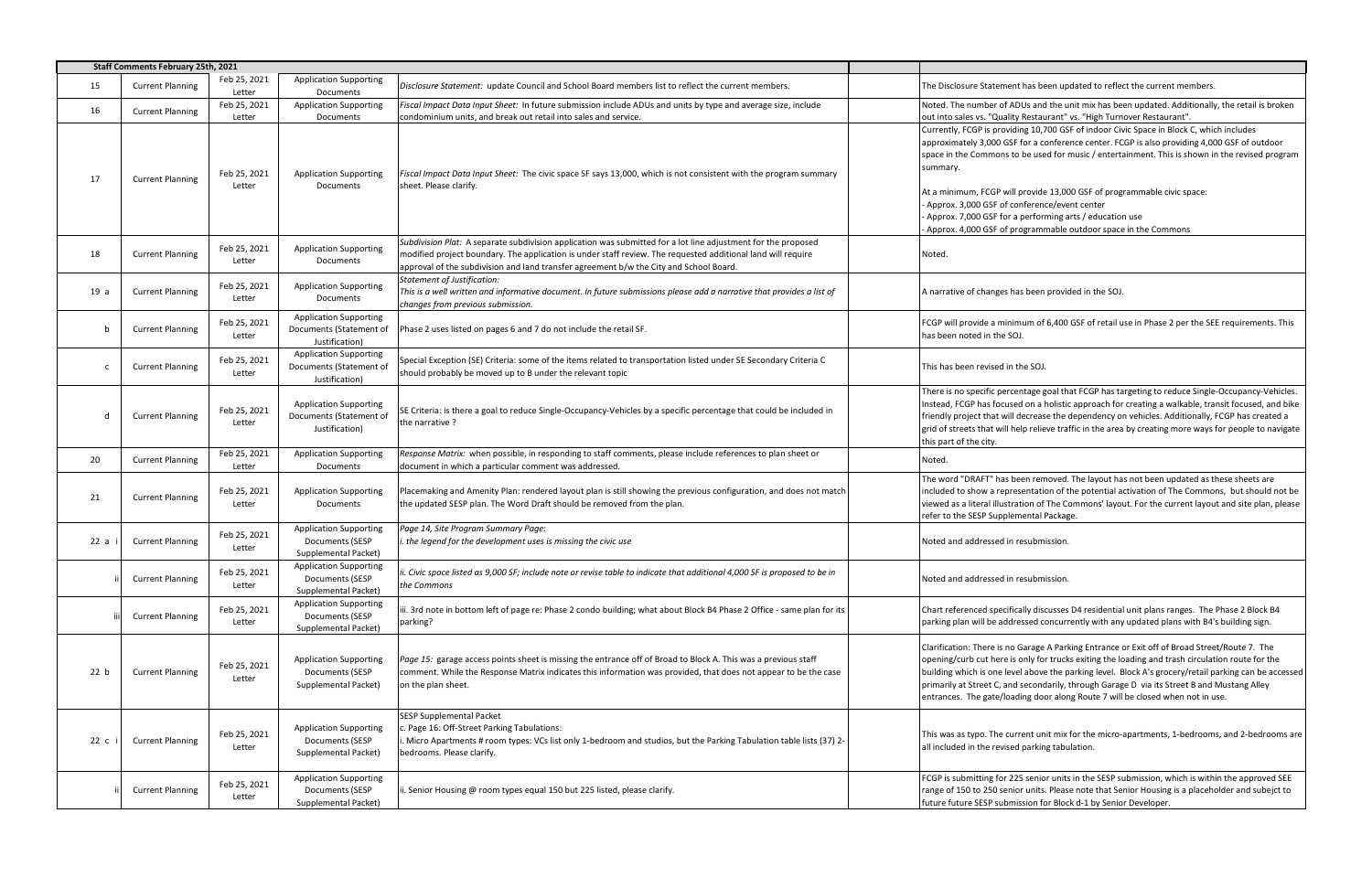|    | <b>Staff Comments February 25th, 2021</b> |                        |                                                                          |                                                                                                                                                                                                                                                                                                                                                                                                                                                                                                                                                                                                                                                                                                                              |                                                                                                                                                                |
|----|-------------------------------------------|------------------------|--------------------------------------------------------------------------|------------------------------------------------------------------------------------------------------------------------------------------------------------------------------------------------------------------------------------------------------------------------------------------------------------------------------------------------------------------------------------------------------------------------------------------------------------------------------------------------------------------------------------------------------------------------------------------------------------------------------------------------------------------------------------------------------------------------------|----------------------------------------------------------------------------------------------------------------------------------------------------------------|
|    | <b>Current Planning</b>                   | Feb 25, 2021<br>Letter | <b>Application Supporting</b><br>Documents (SESP<br>Supplemental Packet) | iii. What is meant by "Additional Shared Parking"?                                                                                                                                                                                                                                                                                                                                                                                                                                                                                                                                                                                                                                                                           | The "Additional Shared<br>daily parking demand.<br>multiple types of end u                                                                                     |
|    | <b>Current Planning</b>                   | Feb 25, 2021<br>Letter | <b>Application Supporting</b><br>Documents (SESP<br>Supplemental Packet) | iv. Information provided in response to comments on how and where shared parking would occur would be very<br>useful to include on this page in PMP.                                                                                                                                                                                                                                                                                                                                                                                                                                                                                                                                                                         | Noted.                                                                                                                                                         |
| 23 | <b>Current Planning</b>                   | Feb 25, 2021<br>Letter | <b>Voluntary Concessions for</b><br>SEE-Amendment and SESP-<br>Phase 1   | Voluntary Concessions of the amended SEE and the first draft of the Voluntary Concessions for the SESP are subject<br>to further review and discussion with staff.                                                                                                                                                                                                                                                                                                                                                                                                                                                                                                                                                           | Noted.                                                                                                                                                         |
| 24 | <b>Current Planning</b>                   | Feb 25, 2021<br>Letter | Architecture and Urban<br>Design                                         | Block A: the updated architecture in the current submission is an improvement. Parts of the Leesburg Pike and<br>Haycock Road elevations need further development applying the same massing and design principles used in other<br>buildings in the development. Suggestions include:<br>Leesburg Elevation<br>The orange color brick plane on east half of the Leesburg elevation reads as one flat plane, and should be broken up<br>further with additional breaks and reliefs on the façade. E.g., the top of the building should be stepped back a few<br>more feet similar to the Haycock elevation for a more perceptible articulation at the top. Roofline should be<br>undulated to reduce the appearance of scale. | Comments have been<br>with City staff in April 2                                                                                                               |
|    | <b>Current Planning</b>                   | Feb 25, 2021<br>Letter | Architecture and Urban<br>Design                                         | This section of the elevation appears to have too much verticality and needs to introduce breaks between base,<br>middle, and top to help break up what currently appears as one continuous plane from top to bottom.                                                                                                                                                                                                                                                                                                                                                                                                                                                                                                        | Comments have been<br>with City staff in April 2                                                                                                               |
|    | <b>Current Planning</b>                   | Feb 25, 2021<br>Letter | Architecture and Urban<br>Design                                         | A-A-0101, Note 6: this could be an important feature of breaking up the massing; a limit on setback reduction or<br>expected range should be set.                                                                                                                                                                                                                                                                                                                                                                                                                                                                                                                                                                            | Noted.                                                                                                                                                         |
|    | <b>Current Planning</b>                   | Feb 25, 2021<br>Letter | Architecture and Urban<br>Design                                         | Only a few windows at the ground floor of Leesburg elevation are labeled as grocery storefront while most do not<br>have this designation. Does this mean most of these windows will be opaque? Most of these ground floor windows,<br>if not all, should remain transparent to activate the street.                                                                                                                                                                                                                                                                                                                                                                                                                         | Storefront notes provi<br>to be transparent. Fina<br>layout.                                                                                                   |
|    | <b>Current Planning</b>                   | Feb 25, 2021<br>Letter | Architecture and Urban<br>Design                                         | <b>Haycock Elevation</b><br>Last window / storefront area for the grocery space is shown as fiber cement panels - if this cannot be transparent /<br>glass to screen activity within, can a more attractive screening or material than fiber cement be used? Some kind of<br>reflective glass would be ideal.                                                                                                                                                                                                                                                                                                                                                                                                                | Panel location at groce<br>wall panel per the grod                                                                                                             |
|    | <b>Current Planning</b>                   | Feb 25, 2021<br>Letter | Architecture and Urban<br>Design                                         | For the second floor façade area shown as "2. Fenestration", note indicates this could be redesigned to include a<br>different composition of various materials. If final design is significantly different from the approved SESP, staff<br>should have the opportunity provide input. Can there be fewer design options or can examples of design options be<br>provided for evaluation now? It is recommended that this section is designed to create a more perceptible base-<br>middle-top design in the elevation.                                                                                                                                                                                                     | Note is mislabeled. Iter                                                                                                                                       |
|    | <b>Current Planning</b>                   | Feb 25, 2021<br>Letter | Architecture and Urban<br>Design                                         | North Elevation at Street C<br>There appears to be too much fiber cement paneling used for this elevation, which can typically have the<br>appearance of a lower quality material. Consider using more masonry / brick, at least on the section most visible<br>from Haycock.                                                                                                                                                                                                                                                                                                                                                                                                                                                | Comments have been<br>with City staff in April 2                                                                                                               |
|    | <b>Current Planning</b>                   | Feb 25, 2021<br>Letter | Architecture and Urban<br>Design                                         | What is the material used for the equipment enclosure visible on this elevation?                                                                                                                                                                                                                                                                                                                                                                                                                                                                                                                                                                                                                                             | Equipment enclosure is                                                                                                                                         |
|    | <b>Current Planning</b>                   | Feb 25, 2021<br>Letter | Architecture and Urban<br>Design                                         | If possible, provide more details / renderings for the connecting bridge b/w Streets B and C for the staircase<br>discussed in the response matrix as sculptural addition.                                                                                                                                                                                                                                                                                                                                                                                                                                                                                                                                                   | Comments have been<br>with City staff in April 2                                                                                                               |
|    | <b>Current Planning</b>                   | Feb 25, 2021<br>Letter | Architecture and Urban<br>Design                                         | Plaza on Haycock<br>Consider using a decorative or glass railing for the semi-private courtyard.                                                                                                                                                                                                                                                                                                                                                                                                                                                                                                                                                                                                                             | Noted.                                                                                                                                                         |
|    | <b>Current Planning</b>                   | Feb 25, 2021<br>Letter | Architecture and Urban<br>Design                                         | Sheet L101 indicates P-102 / Concrete Paving for most of this area. It seems this is a sizable area to provide some<br>seating, decorative paving and landscaping to create a small urban plaza as a gateway into the project from mid-<br>block Haycock. The current design feels more transient, but it could be more welcoming with some minor design<br>tweaks.                                                                                                                                                                                                                                                                                                                                                          | Noted. This will be add                                                                                                                                        |
| 25 | <b>Current Planning</b>                   | Feb 25, 2021<br>Letter | Architecture and Urban<br>Design                                         | B2 Hotel Building: needs more development to be consistent with the level of design quality provided in other parts<br>of the project. Suggestions include: reduction in the overall use of cement board paneling on the most visible<br>facades, and use of more high quality materials like masonry or brick is recommended especially on the east facade<br>facing Commons; further articulation of the facade should also be considered to break away from the flat<br>appearance.                                                                                                                                                                                                                                       | The central, vertical ba<br>paneling to a glazed br<br>revised to be metal par<br>textures to the pedesti<br>differentiation betwee<br>found in the hotel's su |
| 26 | <b>Current Planning</b>                   | Feb 25, 2021<br>Letter | Architecture and Urban<br>Design                                         | Block C: Upper level rooftop could be great outdoor space for the building if it was designed as an accessible<br>rooftop terrace                                                                                                                                                                                                                                                                                                                                                                                                                                                                                                                                                                                            | FCGP is not planning to                                                                                                                                        |
| 27 | <b>Current Planning</b>                   | Feb 25, 2021<br>Letter | Architecture and Urban<br>Design                                         | B3 and D2 Garages<br>What is the anticipated timing for the mural design and installation?                                                                                                                                                                                                                                                                                                                                                                                                                                                                                                                                                                                                                                   | Murals are anticipated                                                                                                                                         |
|    |                                           |                        |                                                                          |                                                                                                                                                                                                                                                                                                                                                                                                                                                                                                                                                                                                                                                                                                                              |                                                                                                                                                                |

I Parking" is the quantity of spaces necessary to achieve an equilibrium with . Each space comprising the Additional Shared Parking is projected as used by isers per day and therefore not allocated to a single use.

addressed by providing updated renderings of Block A and in discussions 2021.

addressed by providing updated renderings of Block A and in discussions 2021.

ded are typical. Most of storefront windows at grocery along Leesburg Pike al level of transparency is pending coordination with approved grocery

ery space is mislabeled. Design intent is to provide a high quality composite cery tenant's specifications.

em identified in the note is Cast Stone.

addressed by providing updated renderings of Block A and in discussions  $2021.$ 

s to be constructed of engineered acoustic panels.

addressed by providing updated renderings of Block A and in discussions 2021.

Iressed further in the Placemaking Plan.

ay on the Commons Drive elevation has been modified from cement board ick. In conjunction with this design change, the white vertical band has been nel also in lieu of cement board. The revised design contributes additional rian experience, accentuates the verticality of the building, and establishes a en the hotel entry and retail areas. An updated illustrative rendering can be pplemental package.

rooftop add upper level rooftop outdoor space.

to be installed by project's opening.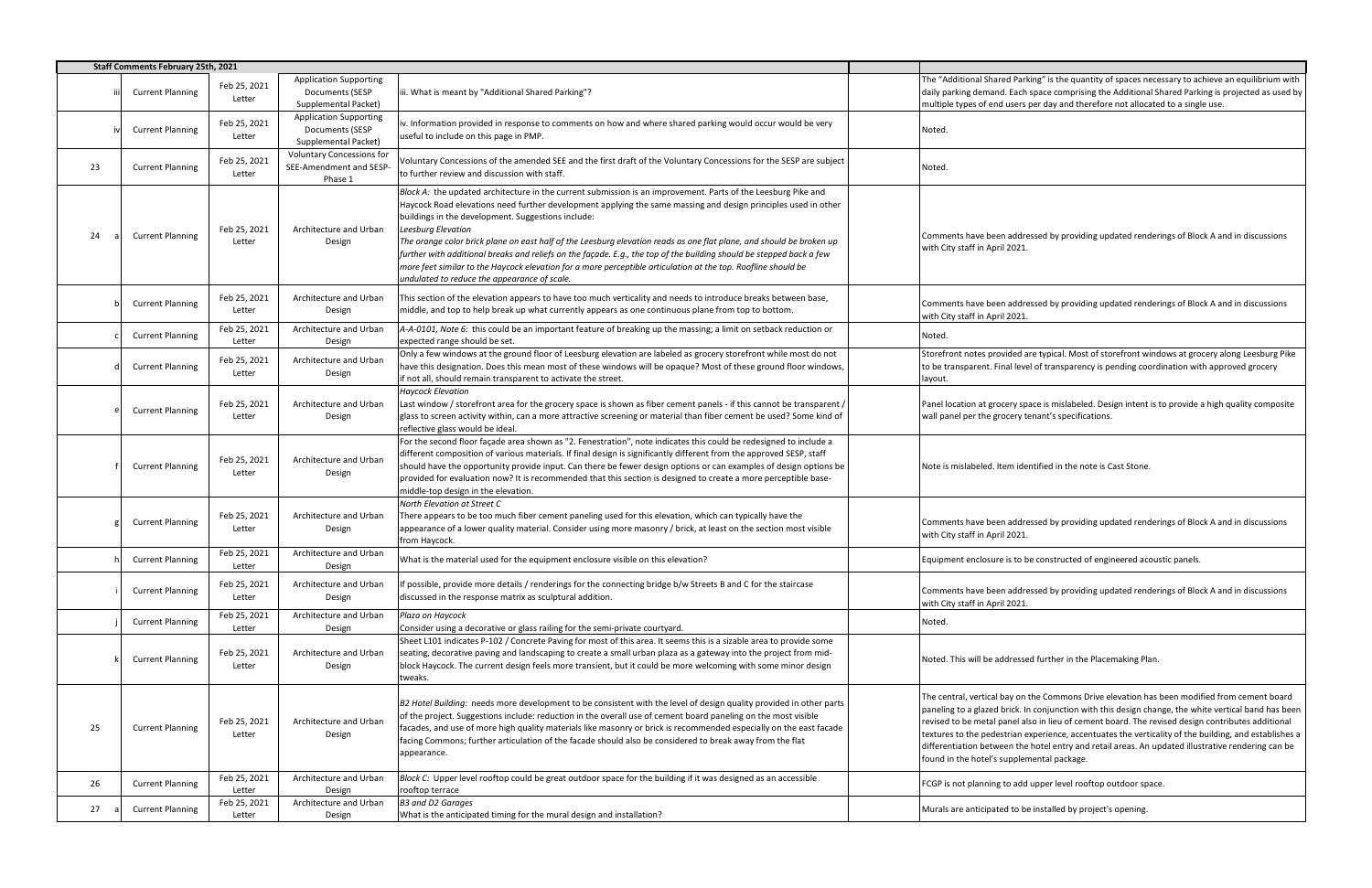|                | <b>Staff Comments February 25th, 2021</b> |                             |                                           |                                                                                                                                                                                                                                                                                                                                                                                                                                                                                                                                                                                                                                                                                                                                                                                                                                                                                                                                                                                                          |            |                                                                                                               |
|----------------|-------------------------------------------|-----------------------------|-------------------------------------------|----------------------------------------------------------------------------------------------------------------------------------------------------------------------------------------------------------------------------------------------------------------------------------------------------------------------------------------------------------------------------------------------------------------------------------------------------------------------------------------------------------------------------------------------------------------------------------------------------------------------------------------------------------------------------------------------------------------------------------------------------------------------------------------------------------------------------------------------------------------------------------------------------------------------------------------------------------------------------------------------------------|------------|---------------------------------------------------------------------------------------------------------------|
| $\mathsf{b}$   | <b>Current Planning</b>                   | Feb 25, 2021<br>Letter      | Architecture and Urban<br>Design          | B3 Garage Precast Spandrel Design: the north and west elevation facing school - can some texture be applied on the<br>gray precast spandrel and the columns to mitigate the visual impact of the structure? Also, Response Matrix<br>references colored concrete? Is this what's shown in grey on the plans?                                                                                                                                                                                                                                                                                                                                                                                                                                                                                                                                                                                                                                                                                             |            | Yes, What is shown in<br>vines will be proposed<br>be updated to show th                                      |
|                | <b>Current Planning</b>                   | Feb 25, 2021<br>Letter      | Architecture and Urban<br>Design          | B3 Garage Corner Feature / Tower: since this is the most visible corner of the garage from the school campus, can it<br>be upgraded to brick on all sides of the tower to match the brick proposed on the north elevation? Some horizontal<br>banding to add details and visual interest on the tower could also be consider.                                                                                                                                                                                                                                                                                                                                                                                                                                                                                                                                                                                                                                                                            |            | Brick has been added t                                                                                        |
| d              | <b>Current Planning</b>                   | Feb 25, 2021<br>Letter      | Architecture and Urban<br>Design          | Landscaping: Comments and Response Matrix says vine pockets will be provided along the side of the B Garage<br>facing the school parking lot. This does not appear to be shown on the SESP sheets.                                                                                                                                                                                                                                                                                                                                                                                                                                                                                                                                                                                                                                                                                                                                                                                                       | L003, L102 | 2 species of vines have<br>Please note that the pi<br>approval to plant the v<br>have been updated to         |
| 28             | <b>Current Planning</b>                   | Feb 25, 2021<br>Letter      | Architecture and Urban<br>Design          | Storefront Design: it appears the storefronts are not designed at this time, and serves as blank canvas for tenants to<br>customize in the future to fit their brand and need. This is a great approach to create individuality and diversity in<br>design, which can lead to a visually interesting mixture of storefronts if done well Comprehensive Signage Plan<br>provides some attractive precedents and examples of how these storefronts could be designed, and includes<br>certain restrictions to achieve some cohesion in quality. Is the idea to use this document as design standards for<br>tenants in the future? Is there a FCGP design review team to ensure these storefronts look attractive and inviting as<br>shown in the examples, and what is the remedy if a proposed tenant fit-out is not consistent?                                                                                                                                                                         |            | The Storefront Guideli<br>approve tenant's store                                                              |
| 29             | <b>Current Planning</b>                   | Feb 25, 2021<br>Letter      | Architecture and Urban<br>Design          | Commons Gateway Design / Public Art: Comments and Response Matrix references a gateway design / feature, and<br>Placemaking and Amenity Plan provides examples of public art and placement for future consideration. A review<br>process for those detail and final design should be coordinated with staff in the near future, including which<br>locations would be part of a public review process.                                                                                                                                                                                                                                                                                                                                                                                                                                                                                                                                                                                                   |            | FCGP is finalizing the d<br>anticipates opportunit                                                            |
| 30             | <b>Current Planning</b>                   | Feb 25, 2021<br>Letter      | Architecture and Urban<br>Design          | Elevator Penthouses and Rooftop Equipment Screening: include notes on architectural elevations that if changes or<br>additional to elevator penthouses and rooftop equipment screening are required, such changes shall be reviewed<br>and approved by staff.                                                                                                                                                                                                                                                                                                                                                                                                                                                                                                                                                                                                                                                                                                                                            |            | Noted.                                                                                                        |
| 31             | <b>Current Planning</b>                   | Feb 25, 2021<br>Letter      | Pedestrian Improvements<br>and Open Space | Crosswalk Material: Most of the crosswalks within and around the site are shown as striping on the SESP sheets, but<br>on the layout plans in the Supplemental Packet they appear to be some type of paving. Please confirm the proposed<br>material in future submission and that crosswalks within City ROW and at Route 7/Haycock Road/Shreve Road<br>conform with City Streetscape Standards. Staff encourages creativity in the crosswalks interior to the site to<br>reinforce placemaking.                                                                                                                                                                                                                                                                                                                                                                                                                                                                                                        |            | C-0410 - C-0413 See the referenced stri                                                                       |
| 32             | <b>Current Planning</b>                   | Feb 25, 2021<br>Letter      | Pedestrian Improvements<br>and Open Space | Streetscape: Tree planters are combined in several areas along Haycock Road and Route 7. Additionally, there is a<br>request to modify the setbacks along Haycock Road in Block D-3 to a minimum of 9-feet clear sidewalk with a total<br>setback from face of curb of 16.75 feet as a result of the latest designs of the site and the changes to the design of<br>the Haycock street section required to accommodate the future traffic impacts on the Haycock/Rt. 7 intersection.<br>While these are not consistent with the recommendations provided in the Streetscape Standards for Commercial<br>Streets, the Standards allow for flexibility when there is a justification for variations. Please confirm that the design<br>still provides adequate spacing and orientation of other required elements (lighting, street furniture), as well as<br>spaces for pedestrian passing; and provide reasons and justification for proposed design where it differs from the<br>Streetscape Standards. |            | Tree planters are coml<br>and vehicular space. (<br>dimensions stated in tl<br>submission                     |
| 1              | <b>Parking Comments</b>                   | February 15,<br>2021 Letter | Parking                                   | Parking and Shared Parking Analysis - The Site Program Summary and Off-street Parking Tabulations prepared by<br>Torti Gallas include a shared parking analysis for the reconfigured parking. The reduced parking ratios reflect a<br>range of minimums and maximums, the reductions from the parking regulations seem appropriate for a shared<br>parking situation at a mixed-use project. The shared parking analysis needs to include the weekend time period,<br>not just weekdays and weeknights.<br>Parking agreements may be required to link parking between ownership entities if any parts of the project are sold<br>per §48-936 out of the partnership at a later date.<br>The use of 36-inch high barriers to keep headlights from intruding on nearby residences is a good plan anticipating<br>a likely comment from adjacent neighbors.                                                                                                                                                 |            | Parking and Shared Pa<br>SESP 02 Submission. Tl<br>FCGP acknowledges th<br>entities if any parts of<br>Noted. |
| $\overline{2}$ | <b>Parking Comments</b>                   | February 15,<br>2021 Letter | Parking                                   | TDM - As previously noted, the TDM elements look reasonable in terms of the strategies listed by Gorove Slade.<br>Monitoring is supposed to end five years after initial occupancy; given there are multiple developers and some<br>pieces could be sold off by the time the entire project is finished.<br>No new comments                                                                                                                                                                                                                                                                                                                                                                                                                                                                                                                                                                                                                                                                              |            | Noted.                                                                                                        |
| 3              | <b>Parking Comments</b>                   | February 15,<br>2021 Letter | Parking                                   | Use of Parking Technologies - The developer indicated in the comment responses that they are looking at parking<br>technologies including signs showing the number of vacant spaces. This will be helpful, especially when large events<br>are being held. Agreement to use parking technologies should be included in the Parking Management Planand<br>appropriate VC's. <sup>[2]</sup>                                                                                                                                                                                                                                                                                                                                                                                                                                                                                                                                                                                                                |            | Noted.                                                                                                        |

gray is the colored concrete (dark gray). On the west elevation, 2 species of along the school facing facade of Building B-3 (garage). The drawings have his condition. The label was mistakenly placed on Block C, not Block B.

to portions of the north and south elevations.

been proposed along the school facing facade of Building B-3 (garage). rovision of the vines is contingent on the school granting FCGP necessary vines on their property as the garage is on the property line. The drawings o show this condition. The label was mistakenly placed on Block C, not Block

ines will be included as an Exhibit to all leases. FCGP will have authority to efronts and signage to create a successful, high quality retail environment.

details for the review process as part of the SESP VC with City Staff and ties for gathering input and feedback on the project's public art.

riping plans for the labels on crosswalk materials throughout the site.

Ibined in order to reduce hardscape and create a buffer between pedestrian On block D-3 the width of the tree planting has not decreased below the the Commercial Streetscape Standards. Design team to address in

arking Analysis - There was a typo in the Program Summary included in the The shared parking analysis did include weekend, weekdays, and weeknights.

hat parking agreements may be required to link parking between ownership  $\dot{\ }$  the project are sold.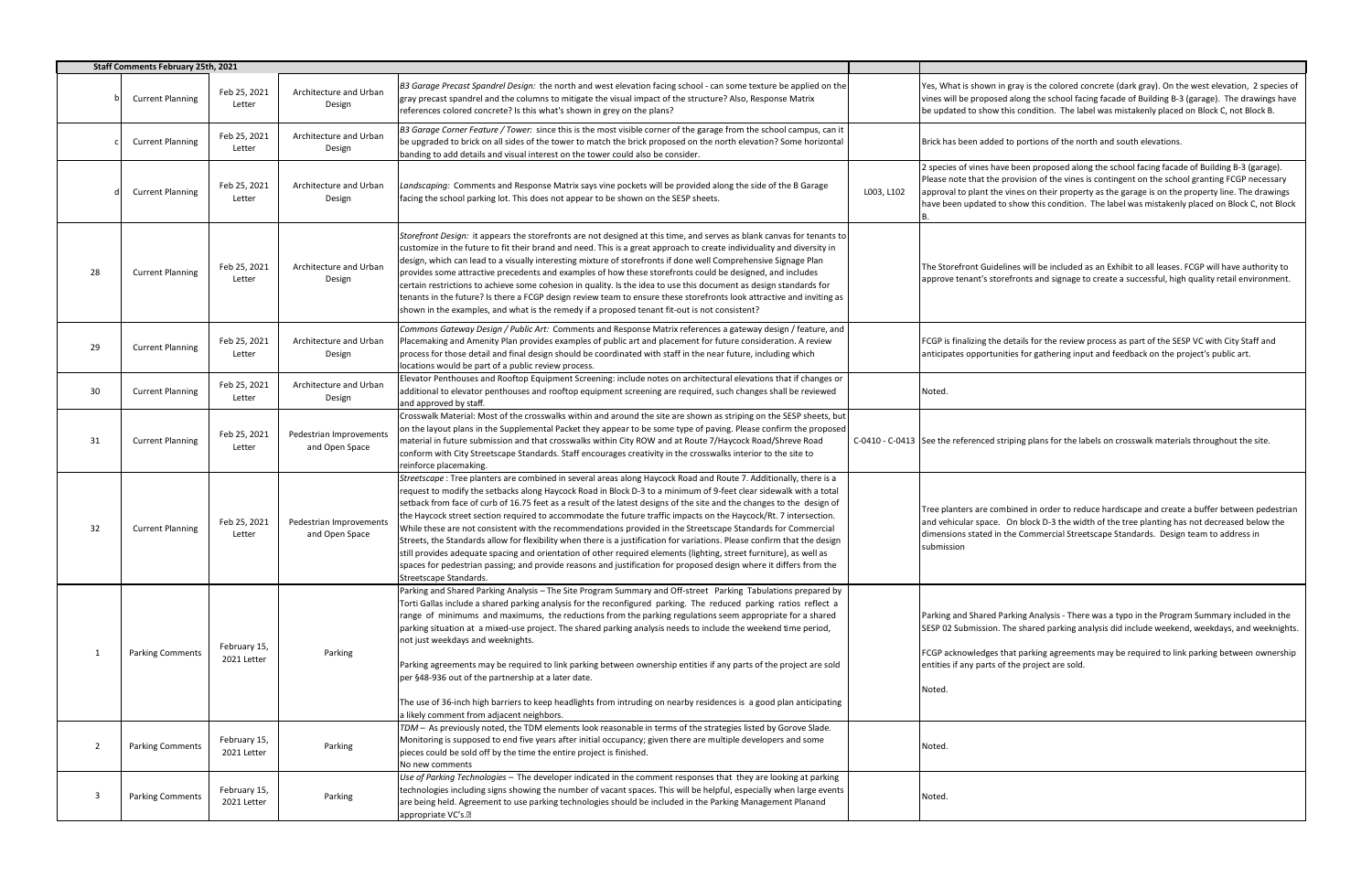|              | Staff Comments February 25th, 2021 |                             |                                   |                                                                                                                                                                                                                                                                                                                                                                                                                                                                                                                                                                        |            |                                                                                                                                                                                                                                                                 |
|--------------|------------------------------------|-----------------------------|-----------------------------------|------------------------------------------------------------------------------------------------------------------------------------------------------------------------------------------------------------------------------------------------------------------------------------------------------------------------------------------------------------------------------------------------------------------------------------------------------------------------------------------------------------------------------------------------------------------------|------------|-----------------------------------------------------------------------------------------------------------------------------------------------------------------------------------------------------------------------------------------------------------------|
| 4            | <b>Parking Comments</b>            | February 15,<br>2021 Letter | Parking                           | Parking Management Plan - The plan mentions "Reserved parking" which seems to be for residents, and should be<br>unbundled from rent. In draft VC 15, the developer has indicated that construction worker parking will be approved<br>by the City Manager before permits for demolition or building and will include "sufficient parking or other<br>transportation services." Construction worker parking will be important throughout the project buildout and should<br>be provided for each phase of construction.                                                |            | Noted.                                                                                                                                                                                                                                                          |
| 5            | <b>Parking Comments</b>            | February 15,<br>2021 Letter | Parking                           | Circulation and on-street parking continue to improve with each submission. Street sections look like they will work<br>better for bikes and pedestrians. The issues around management of delivery trucks, car share drop-off and food<br>delivery should be discussed further at the site plan approval stage. The developer has made some changes to<br>address delivery trucks, etc. being an issue through better street widths and locations for short-term drop-off, but it<br>will ultimately depend on on-site management to ensure that this is not an issue. |            | Noted.                                                                                                                                                                                                                                                          |
| 6            | <b>Parking Comments</b>            | February 15,<br>2021 Letter | Parking                           | The changes are generally responsive to the previous comments except as noted above.                                                                                                                                                                                                                                                                                                                                                                                                                                                                                   |            | Noted.                                                                                                                                                                                                                                                          |
| 1            | Urban Design Review                | February 16,<br>2021 Letter | Pedestrian Access                 | Haycock Pedestrian Island: referring to the pedestrian crossing just above Street C across Haycock - staff<br>recommends creating a raised island where striping is shown. The concrete pad should extend south to provide a<br>pedestrian refuge mid crossing (Sheet C-0409 Pg. 31/233).                                                                                                                                                                                                                                                                              | C-0405     | The pedestrian refuge island has been added to the ne<br>Road to Street C.                                                                                                                                                                                      |
| a            | Urban Design Review                | February 16,<br>2021 Letter | Pedestrian Access                 | The majority of the existing island separating traffic flows will be removed for additional turn lanes. This crossing<br>connects directly to FRIT property and the rear alley where there is a proposed shared use bike/ped path.                                                                                                                                                                                                                                                                                                                                     |            | A signalized crossing in this location will help pedestriant                                                                                                                                                                                                    |
| b            | Urban Design Review                | February 16,<br>2021 Letter | <b>Pedestrian Access</b>          | This section of the Haycock crossing is the approximate location for a full movement traffic signal (using \$15.7M<br>NVTA grant funds), a pedestrian island would complement the improvement (see project details graphic West End<br>SAP Pg. 6-3).                                                                                                                                                                                                                                                                                                                   | C-0405     | A pedestrian refuge island has been added to the nor<br>Road to Street C.                                                                                                                                                                                       |
| 2            | Urban Design Review                | February 16,<br>2021 Letter | <b>Pedestrian Access</b>          | Raising Street B: Staff suggests creating a curbless street by raising the street to be flush with the sidewalk. The<br>design is well suited for the unconnected half street used primarily for delivery routes to Alley 1 and as a pedestrian<br>cut-through. Staff also requests a perspective of Street B. (Sheet C-0406 - Pg. 28/223).                                                                                                                                                                                                                            |            | The street serves as an overflow path for runoff from<br>through the alley, out towards Mustang Alley. With a<br>would not be sufficient elevation separation between<br>locations that may be placed along that street. A curk<br>and away from the buildings. |
| a            | Urban Design Review                | February 16,<br>2021 Letter | <b>Pedestrian Access</b>          | Material: Recommend using a lighter color material than asphalt to connect the brick pavers and street similar to<br>what is shown in Lane 2.                                                                                                                                                                                                                                                                                                                                                                                                                          |            | As noted in the response to comment 2, Street B can<br>curb condition is not provided, using a lighter color pa<br>recommended. A clear distinction between pedestria<br>spaces to remain asphalt and the sidewalks are to ren                                  |
| b            | Urban Design Review                | February 16,<br>2021 Letter | <b>Pedestrian Access</b>          | Separation & Lighting: Recommend concrete bollards to designate pedestrian only space. The space would also<br>benefit from additional lighting which can be incorporated into the bollards for ground level lighting.                                                                                                                                                                                                                                                                                                                                                 |            | Noted. The feasibly of utilizing bollards to demarcate<br>studied further. Bollard locations to be coordinated v<br>provided, they shall be lighted and materials are to be                                                                                     |
| $\mathsf{C}$ | Urban Design Review                | February 16,<br>2021 Letter | <b>Pedestrian Access</b>          | Slower cars, safer people: Vehicles entering or exiting the lane will be incentivized to slow down as they prepare to<br>cross the elevation difference making them slow down and more likely to be aware of crossing pedestrians.<br>Woonerf design has become increasingly popular for areas who target Vision Zero cities, a goal towards zero<br>traffic related deaths.                                                                                                                                                                                           |            | Acknowledged                                                                                                                                                                                                                                                    |
| d            | Urban Design Review                | February 16,<br>2021 Letter | <b>Pedestrian Access</b>          | Similar Conditions: Lane 3 & Street C could likewise benefit from the recommendations to raise the street flush to<br>the curb. Because both have cars turning in from higher speed roads, a more gradual ramp up would be needed.                                                                                                                                                                                                                                                                                                                                     |            | As Lane 3 is a key service and loading area, the safest<br>FCGP agrees that cars may be turning in from higher s<br>maintain the separation from the pedestrians and the<br>perspective.                                                                        |
| 3 a          | Urban Design Review                | February 16,<br>2021 Letter | <b>Pedestrian Access</b>          | Colonnades Lane: Referencing Building B1 Office Packet (Pg. 5/14)<br>Separation & Lighting: same recommendation as 2-b.                                                                                                                                                                                                                                                                                                                                                                                                                                                |            | Noted. Refer to comment response from 2.B.                                                                                                                                                                                                                      |
| b            | Urban Design Review                | February 16,<br>2021 Letter | Pedestrian Access                 | Lane garden : Because there is no egress directly onto Lane 2, staff suggests utilizing the overhang as a planting bed<br>among the columns. Drain spouts could redirect excess<br>stormwater from the north east corner of the office into the plant bed. If it comes a<br>significantly raised planter, the height should be kept at a seating level (18-20"). <sup>[9]</sup>                                                                                                                                                                                        |            | Noted. Planters the feasibility of planters in this area<br>MEP, and civil for the building are progressed.                                                                                                                                                     |
| 4            | Urban Design Review                | February 16,<br>2021 Letter | <b>Pedestrian Access</b>          | Bollard Adjustment: the park path bollards appear slightly out of place; staff recommends moving the bollards<br>slightly curbside to allow a full 5 feet of free passing space for pedestrians (L-105 - 199/223).                                                                                                                                                                                                                                                                                                                                                     | L105, L205 | Bollards to be removed in the walks in the Commons.                                                                                                                                                                                                             |
| 5            | Urban Design Review                | February 16,<br>2021 Letter | <b>Pedestrian Access</b>          | Haycock & W. Broad Intersection: the following recommendations to improve (Sheet C-0406)<br>Crosswalk Widening: The crossing is disproportionally thin compared to the relative length of the crossing (82+'<br>across Haycock / 95+' across Rt.7). Recommend widening crosswalk to at least 13 feet, especially across the longer<br>west and north segments                                                                                                                                                                                                          | $C-0410$   | The crosswalks are 13' wide total with 10' brick and 1.<br>City standard details, for a total of 13'. If VDOT does a<br>their areas of maintenance, a 13' wide stripped crossy                                                                                  |
| 6            | Urban Design Review                | February 16,<br>2021 Letter | <b>Bicycle Access and Parking</b> | Cyclist Path Connection: To bridge the Common's painted cycle path to Mustang Alley's shared path, staff<br>recommends signage and/or color continuity underneath the striped crossing to direct cyclist to use the shared<br>path (Sheet C-0409 - 31/233). <sup>1</sup>                                                                                                                                                                                                                                                                                               |            | C-0410 - C-0413 The cycle path striping has been added to the striping                                                                                                                                                                                          |

island has been added to the northern pedestrian crossing across Haycock

I this location will help pedestrians and bicyclists safely cross at this location.

and has been added to the northern pedestrian crossing across Haycock

overflow path for runoff from the Commons down Street B and to the left towards Mustang Alley. With a flush condition, there is a concern that there t elevation separation between the runoff path of travel and the door placed along that street. A curb helps to maintain the runoff in the street ildings.

se to comment 2, Street B can not have a flush curb condition. Since a flush rovided, using a lighter color paving material to connect the sidewalks is not r distinction between pedestrian and vehicular space is needed. Vehicular alt and the sidewalks are to remain concrete paving.

utilizing bollards to demarcate pedestrian and vehicular space are to be d locations to be coordinated with fire truck access route. If bollards are lighted and materials are to be metal or concrete.

ce and loading area, the safest solution is to have a curb here.

may be turning in from higher speed roads; therefore, we would like to m from the pedestrians and the vehicles entering the site from a safety

asibility of planters in this area are to be studied further as architecture, building are progressed.

wide total with 10' brick and 1.5' concrete banding on either end, per the or a total of 13'. If VDOT does not allow the standard brick crosswalk within ance, a 13' wide stripped crosswalk will be proposed.

has been added to the striping plans.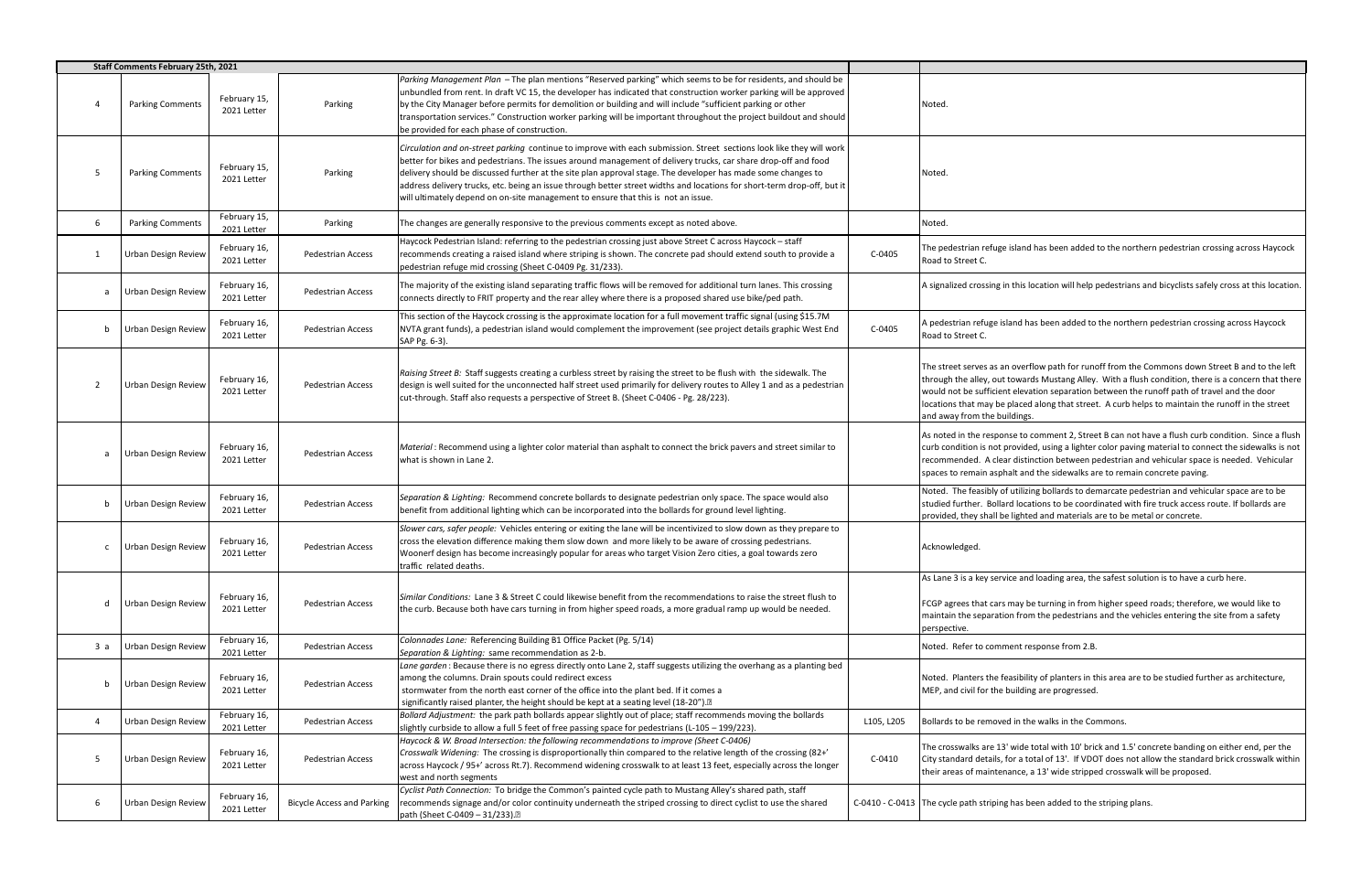|                | Staff Comments February 25th, 2021 |                             |                                   |                                                                                                                                                                                                                                                                                                                                                                                                                            |                                 |                                                                             |
|----------------|------------------------------------|-----------------------------|-----------------------------------|----------------------------------------------------------------------------------------------------------------------------------------------------------------------------------------------------------------------------------------------------------------------------------------------------------------------------------------------------------------------------------------------------------------------------|---------------------------------|-----------------------------------------------------------------------------|
| a              | Urban Design Review                | February 16,<br>2021 Letter | <b>Bicycle Access and Parking</b> | This shared cycle path connects GMHS/MEHMS to the FRIT property, a popular after school spot for students. The<br>shared ped/cycle path may be continued throughout the rear alley of the FRIT property as suggested in the West<br>End SAP (Pg. 6-4). Path continuity to all destinations through congruent signage and/or color will help reinforce the<br>design (see Figure 1).                                        |                                 | Noted.                                                                      |
| $\overline{7}$ | Urban Design Review                | February 16,<br>2021 Letter | <b>Bicycle Access and Parking</b> | Bicycle Racks: Because the W&OD trail is adjacent to the site, this portion of the city experiences heavy bicycle<br>traffic making bicycle parking an important public amenity to maintain. Reference Figure 2.1 for 'Little City' green<br>rack design, best placed at selective high visibility placemaking areas. Also please see for future reference bicycle<br>spacing standards shown in Figure 2.2.               | L101, L102,<br>L204             | L104, L201, L202, Bike racks have been added along L                        |
| 8              | Urban Design Review                | February 16,<br>2021 Letter | <b>Bicycle Access and Parking</b> | Street C Bicycle Stair Ramp: recommended wheel track up the staircase at Street C (see Figures 3.1-3.3).                                                                                                                                                                                                                                                                                                                   |                                 | Bicycle Stair Ramp has been added.                                          |
| a              | Urban Design Review                | February 16,<br>2021 Letter | Streetscape                       | Students with bicycles often walk with friends without bicycles through the quickest and most enjoyable route to a<br>destination. Students will be traveling across Haycock home and while we cannot know travel patterns, I suspect<br>quiet pedestrian only Street C with art and lighting will be the preferred path across Haycock over parallel travel to<br>noisy Route 7. This improvement can be a subtle design. |                                 | Noted.                                                                      |
| 9 a            | Urban Design Review                | February 16,<br>2021 Letter | Streetscape                       | Public Seating: Staff recommends the following improvements:<br>High density of benches: along Common's Drive streetscape (none shown now) as well as seating available along<br>Street A. Seating along Route 7 & Haycock should follow the Streetscape Design Standards (pg. 11) which<br>recommends spacing benches approximately 90' apart.                                                                            | L101, L102, L103,<br>L203, L204 | L104, L201, L202, Benches have been added located a                         |
| b              | Urban Design Review                | February 16,<br>2021 Letter | Streetscape                       | Orientation: the benches should be located between planters and oriented perpendicular to the street to give the<br>user a view down the street.                                                                                                                                                                                                                                                                           | L101, L102,<br>L204, L512       | L104, L201, L202, Benches have been rotated 90 degr                         |
| 10             | Urban Design Review                | February 16,<br>2021 Letter | Streetscape                       | Vegetative Screening: Consider denser planting of bushes between street trees to provide additional screening<br>along auto congested Broad St for people dining on the sidewalk. (Shown in Building A1 packet, Pg. 2)                                                                                                                                                                                                     | L401, L403,                     | Noted. Denser plant spacing provid<br>install and mature sizes will need to |
| 11 a           | Urban Design Review                | February 16,<br>2021 Letter | Streetscape                       | Public Art: Understood that murals & additional artwork will be finalized through Placemaking. The following are<br>suggestions:<br>Garage Art: Street C, Haycock facing entrance façade is an opportunity for creative use of color, patter, or perhaps<br>rotating                                                                                                                                                       |                                 | Noted.                                                                      |
| b              | Urban Design Review                | February 16,<br>2021 Letter | Streetscape                       | Stair Art: Opportunity for unique treatment of Street C staircase. This should be seen as an elevated surface which<br>is public facing from Haycock. It can be an opportunity to create an intriguing invitation to follow the stairs and<br>explore the site's interior.                                                                                                                                                 |                                 | Noted.                                                                      |
| с              | Urban Design Review                | February 16,<br>2021 Letter | Streetscape                       | Equipment Enclosure Screening: Staff recommends using wood or metal screening technique to hide mechanical<br>utilities on Street C. This is an opportunity to create pragmatic art. (see Figures 4.1, 4.2) (Building A1 packet, Pg. 4)                                                                                                                                                                                    |                                 | Noted.                                                                      |
| d              | Urban Design Review                | February 16,<br>2021 Letter | Streetscape                       | Wall Art: Composite wall panel #2 (Building A1 packet, Pg. 4), would be good placement for prominent corner site<br>wall art. Laser cut sheet metal with LED lights underneath is a popular visually intriguing option which can be seen<br>on 301 W Broad (see Figure 5).                                                                                                                                                 |                                 | Noted.                                                                      |
| 12             | Urban Design Review                | February 16,<br>2021 Letter | Streetscape                       | Importance of Balconies: The following is a consideration to increase the number of balconies offered in multifamily<br>residence buildings. Especially along Common's Drive seen on the west elevation (Building A1 packet, Pg. 5/16). <sup>[2]</sup>                                                                                                                                                                     |                                 | Noted.                                                                      |
| a              | Urban Design Review                | February 16,<br>2021 Letter | Streetscape                       | Eyes on the street: not a term only used to describe neighborhood safety (although it is a benefit). Residential<br>facades that interact with the street below help to create engaging streetscape through passive participation of<br>residents. Pedestrians looking up see a building decorated with individual                                                                                                         |                                 | Noted.                                                                      |
| b              | Urban Design Review                | February 16,<br>2021 Letter | Streetscape                       | Mental Health: Balconies are unique spaces in a home which provide a quieter atmosphere, unrestrictive by walls.<br>This is a key feature, especially for a family tenet with children - especially during COVID times when activity is<br>restricted to the home. Balconies are often seen as temporary reprieves and meditative spots in warm weather.                                                                   |                                 | Noted.                                                                      |
| $\mathsf{C}$   | Urban Design Review                | February 16,<br>2021 Letter | Streetscape                       | Desired: Simply balconies are highly valued spaces, especially in apartments which lack the outdoor amenities of a<br>townhouse or home. Creating apartments which this feature will directly help to create interest in those happily<br>interested in renting/buying the units.                                                                                                                                          |                                 | Noted.                                                                      |
| 1              | Planner                            | February 16,<br>2021 Letter | Sign Comments                     | WFC Signage + Retail Storefront SESP Design Guidelines: the precedents shown have visually impressive and are<br>conducive to the site's desired atmosphere and urban design goals. Below are a few comments and corrections<br>found in the document.                                                                                                                                                                     |                                 | Noted.                                                                      |
| a              | Planner                            | February 16,<br>2021 Letter | Sign Comments                     | Pg. 6: Says signage may not cover more than 20% of window. Code states 25% of total area of the window pane.<br>Muni-code Sec. 48-1265 (4a)                                                                                                                                                                                                                                                                                |                                 | Acknowledged.                                                               |
| b              | Planner                            | February 16,<br>2021 Letter | <b>Sign Comments</b>              | Pg. 19: Blade signs should have a max allowable area of 10 sq.ft, not 25 sq.ft. Applying for a variance would be an<br>alternative option to reducing size. Muni-code Sec. 48-1265 2a.                                                                                                                                                                                                                                     |                                 | Noted.                                                                      |
| c              | Planner                            | February 16,<br>2021 Letter | Sign Comments                     | Pg. 25: The two branding project signs (one at entrance along Route 7 and one along Haycock Road), will most likely<br>need a variance and additional review because of anticipated size.                                                                                                                                                                                                                                  |                                 | Noted.                                                                      |

added along Leesburg Pike and Haycock Road.

dded located approximately 90 LF apart.

tated 90 degrees from their current position.

pacing provided where applicable, but standard plant spacing based on .<br>es will need to be followed.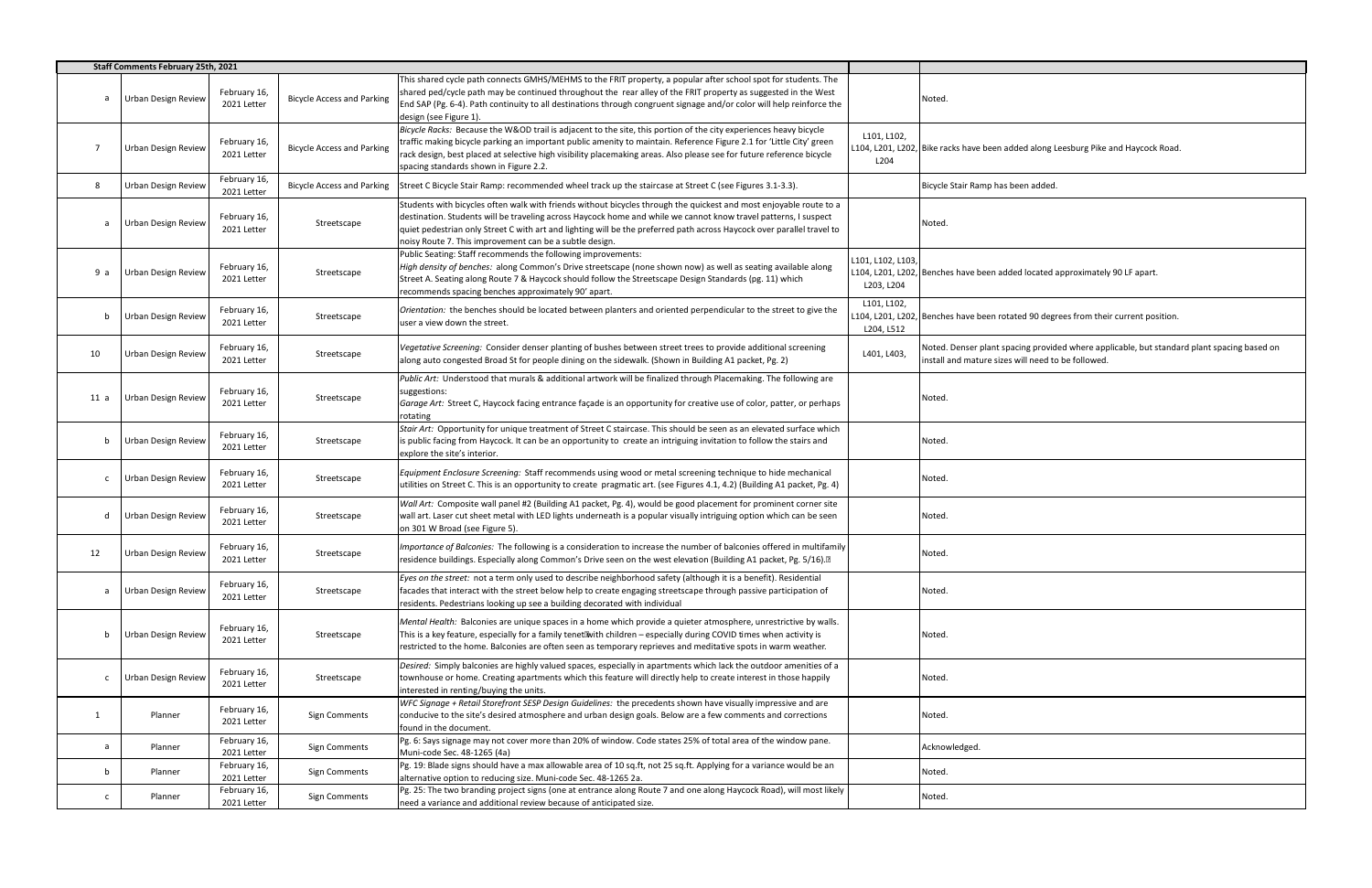|                | Staff Comments February 25th, 2021 |                             |                               |                                                                                                                                                                                                                                                                                                                                                                                                    |                                               |                                                                                                                                                                                                                                                                                     |
|----------------|------------------------------------|-----------------------------|-------------------------------|----------------------------------------------------------------------------------------------------------------------------------------------------------------------------------------------------------------------------------------------------------------------------------------------------------------------------------------------------------------------------------------------------|-----------------------------------------------|-------------------------------------------------------------------------------------------------------------------------------------------------------------------------------------------------------------------------------------------------------------------------------------|
| d              | Planner                            | February 16,<br>2021 Letter | Sign Comments                 | Pg. 8: Storefront window display zones will be retailer dependent but staff would like to point out and encourage<br>the open concept precedents shown on this page. Have storefronts which are permeable and can open up or close<br>depending on weather<br>* As tenant information becomes available please submit signage information as stated below in theprevious<br>comments section 2a. * |                                               | Noted.                                                                                                                                                                                                                                                                              |
| $\overline{2}$ | Planner                            | February 16,<br>2021 Letter | <b>Previous Sign Comments</b> | Comprehensive sign package: the proposed concepts and the examples shown here are visually appealing and<br>appropriate for the mixed-use urban environment proposed for this area. Depending on the applicant's preference<br>for timing of signage review and approval, staff will need the following details for review when available:                                                         |                                               | Noted.                                                                                                                                                                                                                                                                              |
| a              | Planner                            | February 16,<br>2021 Letter | <b>Previous Sign Comments</b> | For each tenant, sign quantity, dimensions, area, location, height, etc. specified based on the sign ordinance in<br>Article VI of the zoning code (please review and apply the code to the extent possible and staff will do the final code<br>analysis.                                                                                                                                          |                                               | Noted.                                                                                                                                                                                                                                                                              |
| b              | Planner                            | February 16,<br>2021 Letter | <b>Previous Sign Comments</b> | Tenant information and sign content can be submitted as placeholders for now, but signs are reviewed and<br>approved based on the specific tenant space, so future submission will need to identify each tenant space with<br>location indicators within the development. Multiple resubmissions and staff review to complete the sign packet is<br>common in this                                 |                                               | Noted.                                                                                                                                                                                                                                                                              |
| $\mathsf{C}$   | Planner                            | February 16,<br>2021 Letter | Previous Sign Comments        | Any variances needed based on the code should be identified in future sign submission. Sign variances are subject<br>to approval by BZA following a recommendation by the AAB.                                                                                                                                                                                                                     |                                               | Noted.                                                                                                                                                                                                                                                                              |
| d              | Planner                            | February 16,<br>2021 Letter | Previous Sign Comments        | Staff recommends concurrent review and approval of the sign proposal and any related variances with the SESP<br>review and approval.                                                                                                                                                                                                                                                               |                                               | Noted.                                                                                                                                                                                                                                                                              |
| 1              | DPW                                | February 16,<br>2021 Letter | Streetscape                   | Sheet C-209. Please add a note to the detail indicating that Hanover Pavers will be used in all areas where traffic is<br>expected including driveway aprons.                                                                                                                                                                                                                                      | C-0209                                        | The note has been added.                                                                                                                                                                                                                                                            |
| $\overline{2}$ | DPW                                | February 16,<br>2021 Letter | Streetscape                   | Sheet C-402 and 403. Provide dominions for center refuge islands and if the island is 6ft or greater, truncated<br>domes are required.                                                                                                                                                                                                                                                             | C-0406 - C-0409                               | Dimensions have been added<br>needed.                                                                                                                                                                                                                                               |
| 3              | <b>DPW</b>                         | February 16,<br>2021 Letter | Streetscape                   | Sheet C-0402 at Sidewalk in islands along Commons Drive still are not showing a non-walkable surface where<br>sidewalks are flush with street. What is the solution for ADA compliance?                                                                                                                                                                                                            | L105, L205; L513                              | Refer to sheet 105, 205, L513 f<br>section is 1' of a cobble-like sta<br>pattern, the exterior 1' of whic<br>travel way is in order for the d<br>speed of vehicles to make it a :<br>narrower travel lane may resu<br>travel way between asphalt dr<br>maintenance to maintain a sm |
| 4              | <b>DPW</b>                         | February 16,<br>2021 Letter | Streetscape                   | Sheet C-0402 Cross streets on Commons drive appear to have truncated domes where there are no crosswalks (i.e.<br>Street A). What is the solution for ADA compliance?                                                                                                                                                                                                                              | L105, L205; L513                              | Per our previous discussion wi<br>allowed where there were flus<br>receiving end also had truncat<br>required. For example, this is                                                                                                                                                 |
| 5              | <b>DPW</b>                         | February 16,<br>2021 Letter | Streetscape                   | Sheet C-0403. Some of the curb ramps at the intersection of Leesburg Pike and Chestnut do not show truncated<br>domes. Please update.                                                                                                                                                                                                                                                              | C-0403                                        | FCGP has added truncated dor<br>Leesburg Pike and Chestnut in<br>Public Improvements Plan rou                                                                                                                                                                                       |
| 6              | <b>DPW</b>                         | February 16,<br>2021 Letter | Streetscape                   | Geometric Plan- Confirm or dimension from the end of the bench to the end of the planter bed to confirm ADA<br>compliance.                                                                                                                                                                                                                                                                         | L101, L102,<br>L104, L201, L202<br>L204, L512 | Refer to detail 4 on sheet L512<br>planter bed dimensions.                                                                                                                                                                                                                          |
| $\overline{7}$ | DPW                                | February 16,<br>2021 Letter | Streetscape                   | Striping Plan. Call out F should be on both sides of the crosswalks                                                                                                                                                                                                                                                                                                                                |                                               | C-0410 - C-0413 The callouts have been added.                                                                                                                                                                                                                                       |
| 8              | <b>DPW</b>                         | February 16,<br>2021 Letter | Streetscape                   | Striping Plan- All stop bars should be shown as a minimum of 4ft from the edge of the crosswalk stripping. Please<br>show dimensions.                                                                                                                                                                                                                                                              |                                               | C-0410 - C-0413 The stop bar dimensions have                                                                                                                                                                                                                                        |
| 9              | <b>DPW</b>                         | February 16,<br>2021 Letter | Streetscape                   | Striping Plan-Stop bars should be located at all stop signs.                                                                                                                                                                                                                                                                                                                                       |                                               | C-0410 - C-0413 Stop bars have been added at                                                                                                                                                                                                                                        |
| 10             | DPW                                | February 16,<br>2021 Letter | Streetscape                   | Sheet 0413- The service access road near #7054 Haycock needs crosswalk markings and stop signs at both<br>entrances.                                                                                                                                                                                                                                                                               | $C-0413$                                      | The crosswalk markings and st                                                                                                                                                                                                                                                       |
| 11             | DPW                                | February 16,<br>2021 Letter | Streetscape                   | Sheet 0415- Auto turn from Haycock to Mustang Ally cannot encroach into the through lane on Mustang Ally.                                                                                                                                                                                                                                                                                          | $C-0415$                                      | The stop bar has been pulled b                                                                                                                                                                                                                                                      |
| 12             | <b>DPW</b>                         | February 16,<br>2021 Letter | Streetscape                   | Sheet 0516- Provide truncated domes and level landing areas behind the curb ramps at Chestnut.                                                                                                                                                                                                                                                                                                     |                                               | Please note, the southern inte<br>full detail and design of ramps<br>through Fairfax County and VD                                                                                                                                                                                  |

added for center refuge islands with truncated domes added where

5, L513 for revised details. As discussed, the proposed outermost 2' wide e-like stamped pattern, a 4" flush "curb", and an 8" cobble-like stamped of which is within the 10' travel way. The intent of the 1' being within the or the drive to visually see a narrower travel lane of 9' and in turn limit the ake it a safer pedestrian experience. The owner acknowledges that the hay result in a more frequent occurrance of cars driving along the edge of phalt drive aisle and patterned area, whcih may require more future ain a smooth driveable surface.

ssion with Zak Bradley, it was our understanding that truncated domes were vere flush sidewalks entering the vehicular travel way and where the truncated domes and were a flush condition, but that crosswalks were not this is the condition at Mosaic along Glass Alley.

ated domes. Please note, the southern intersection and roadway design of stnut including full detail and design of ramps and grading will be part of a Plan routed through Fairfax County and VDOT.

eet L512 and layout plans on sheets L201, L202, and L204 for bench and

ns have been added to the striping plans.

dded at the stop signs.

s and stop signs have been added.

pulled back for the through lane on Mustang Alley.

ern intersection and roadway design of Leesburg Pike and Chestnut including f ramps and grading will be part of a Public Improvements Plan routed y and VDOT.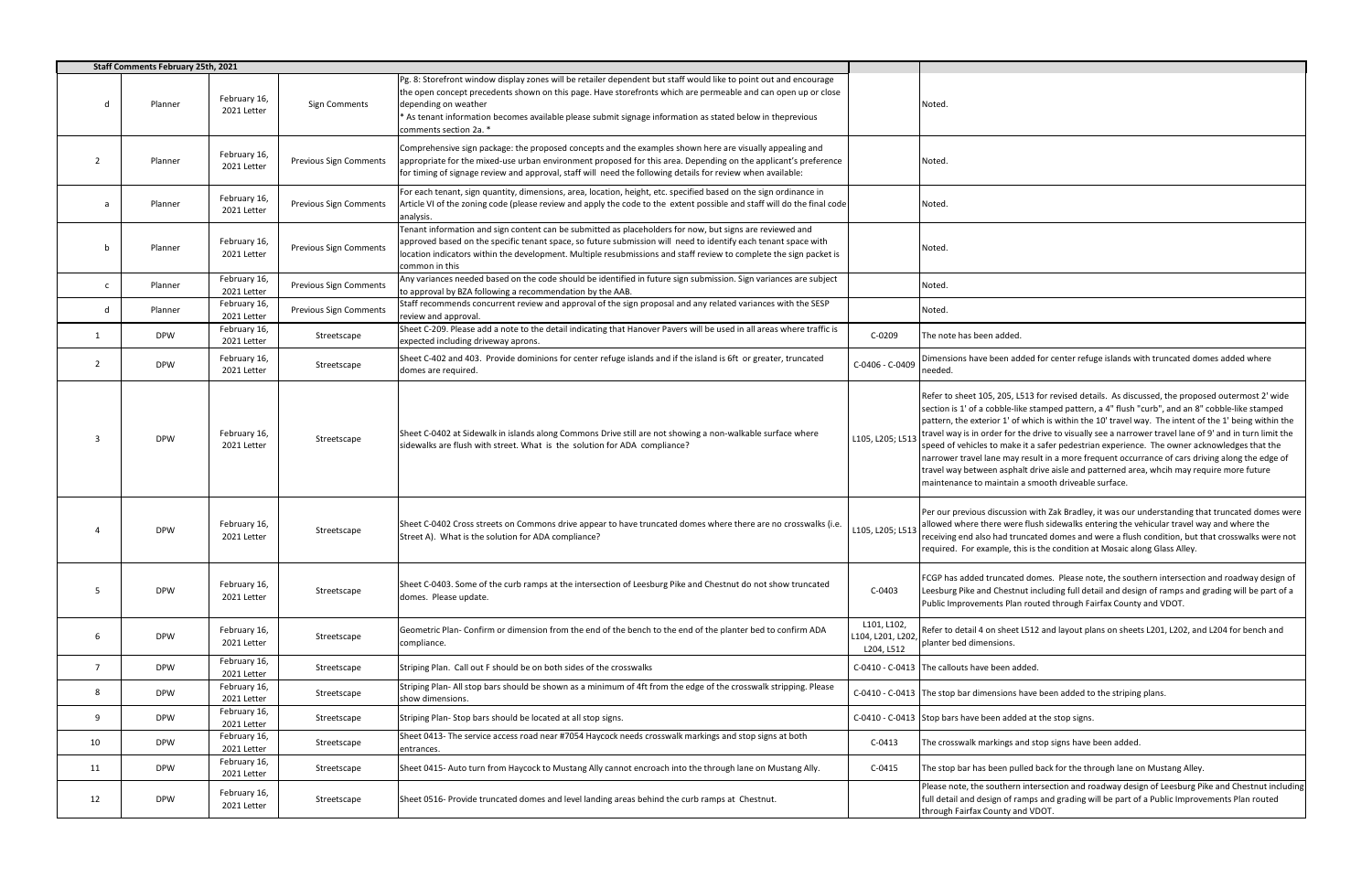|                | <b>Staff Comments February 25th, 2021</b> |                                        |                                                 |                                                                                                                                                                                                                                                                                                                                                                                                                                                                                                                                                                                                                                                                                                                                                                                 |        |                                                                                                                                                                                                                                                                                                                                                                                 |
|----------------|-------------------------------------------|----------------------------------------|-------------------------------------------------|---------------------------------------------------------------------------------------------------------------------------------------------------------------------------------------------------------------------------------------------------------------------------------------------------------------------------------------------------------------------------------------------------------------------------------------------------------------------------------------------------------------------------------------------------------------------------------------------------------------------------------------------------------------------------------------------------------------------------------------------------------------------------------|--------|---------------------------------------------------------------------------------------------------------------------------------------------------------------------------------------------------------------------------------------------------------------------------------------------------------------------------------------------------------------------------------|
| 13             | <b>DPW</b>                                | February 16,<br>2021 Letter            | Streetscape                                     | Sheet 0602- Show calculations for sizing sediment traps.                                                                                                                                                                                                                                                                                                                                                                                                                                                                                                                                                                                                                                                                                                                        | C-0602 | The sediment trap sizing computations ar                                                                                                                                                                                                                                                                                                                                        |
| 14             | <b>DPW</b>                                | February 16,<br>2021 Letter            | Streetscape                                     | Sheet 0702-Remove all layers not associated with proposed site layout or drainage divides.                                                                                                                                                                                                                                                                                                                                                                                                                                                                                                                                                                                                                                                                                      | C-0702 | The sheet has been cleaned up for clarity.                                                                                                                                                                                                                                                                                                                                      |
| 15             | <b>DPW</b>                                | February 16,<br>2021 Letter            | Streetscape                                     | Sheet 0702-For primary drainage areas provide flow areas along the drainage area boundaries.                                                                                                                                                                                                                                                                                                                                                                                                                                                                                                                                                                                                                                                                                    | C-0702 | The drainage areas are divided up by area                                                                                                                                                                                                                                                                                                                                       |
| 16             | <b>DPW</b>                                | February 16,<br>2021 Letter            | Streetscape                                     | Sheet 0702- Sub drainage areas should be dash lines with directional arrows.                                                                                                                                                                                                                                                                                                                                                                                                                                                                                                                                                                                                                                                                                                    | C-0702 | Directional arrows have been added.                                                                                                                                                                                                                                                                                                                                             |
| 17             | <b>DPW</b>                                | February 16,<br>2021 Letter            | Streetscape                                     | Sheet 0704- Add a note or narrative about how the proposed vegetated roof area compares to the VC's.                                                                                                                                                                                                                                                                                                                                                                                                                                                                                                                                                                                                                                                                            | C-0704 | The note regarding VC compliance has be                                                                                                                                                                                                                                                                                                                                         |
| 18             | <b>DPW</b>                                | February 16,<br>2021 Letter            | Streetscape                                     | Sheet 0708- Provide a summary chart of all of the drainage areas with the pre and post development flow and<br>include totals for both routed and non-routed drainage areas.                                                                                                                                                                                                                                                                                                                                                                                                                                                                                                                                                                                                    | C-0704 | A summary comparing pre and post deve<br>the drainage areas changed between exis<br>of existing and proposed development flo<br>comparison of existing and proposed con<br>separate structures. The summary chart i                                                                                                                                                             |
| 19             | <b>DPW</b>                                | February 16,<br>2021 Letter            | Streetscape                                     | Sheet 0708- Provide narrative explaining chart and pre/post runoff values.                                                                                                                                                                                                                                                                                                                                                                                                                                                                                                                                                                                                                                                                                                      | C-0704 | The narrative explaining the pre/post run<br>compliance with the stormwater regulatio                                                                                                                                                                                                                                                                                           |
| 1              | Environmental<br>Sustainability           |                                        | Climate, Air, and Energy                        | The preliminary LEED scorecards provided indicate that there are significant energy performance points not being<br>achieved with the current plan. Only the residential buildings (A and C) score more "Yes" points than "No" in the<br>"Energy and Atmosphere" category. Scores for the hotel and office are very low. It seems there are significant<br>opportunities for energy efficiency and performance optimization that are not being planned into the building<br>design. This is inconsistent with Chapter 5 of the City's Comprehensive Plan, which calls for buildings to be designed<br>to optimize resilience, reduce energy use, and increase energy efficiency. Heat island effects are also apparently not<br>being addressed to the fullest extent possible. |        | Note that the rating systems (LEED New C<br>rise) have different point structures relati<br>rise rating system applies Home Size Adju<br>points. Therefore, a comparison of energ<br>possible.<br>The project team recognizes the importar<br>at major design milestones will be comple<br>opportunities will be proposed as part of<br>alignment the City's Comprehensive Plan |
| $\overline{2}$ | Environmental<br>Sustainability           |                                        | Climate, Air, and Energy                        | The comment response matrix from June 2019 indicates that options for solar energy were being future inverters,<br>controllers and meters. Smaller solar installations could still be considered for this site, such as on the kiosk on the<br>Common, or a parking canopy.                                                                                                                                                                                                                                                                                                                                                                                                                                                                                                     |        | In the future if financially viable, solar can<br>viable.                                                                                                                                                                                                                                                                                                                       |
| 3              | Environmental<br>Sustainability           |                                        | Climate, Air, and Energy                        | The current limited plans for provision of EV charging capability should be re-examined in light of Virginia's passage<br>of "right-to-charge" legislation. The condo building needs to be ready for charger installation for residents. Planning<br>charging infrastructure in response to the rapidly-growing EV market is challenging, of course, but as more auto<br>manufacturers commit to the transition to electric vehicles, the current planned provision may rapidly become<br>inadequate.                                                                                                                                                                                                                                                                           |        | There is an opportunity to expand EV cha<br>Individual buildings will be able to provide                                                                                                                                                                                                                                                                                        |
| 4              | Environmental<br>Sustainability           |                                        | Stormwater Management<br>and Green Space        | Initial plans for the green island at the entrance from route 7 were to have a featured rain garden. Is this now<br>precluded by the required redesign of the junction? Planning for this small green space should bear in mind the<br>difficulty of safely maintaining vegetation in this location.                                                                                                                                                                                                                                                                                                                                                                                                                                                                            |        | The center island at the southern end of (                                                                                                                                                                                                                                                                                                                                      |
| 5              | Environmental<br>Sustainability           |                                        | <b>Stormwater Management</b><br>and Green Space | The use of green roofs, trees and other plantings to manage stormwater is much appreciated. These green<br>infrastructure elements bring many other environmental benefits which are essential to the overall project.                                                                                                                                                                                                                                                                                                                                                                                                                                                                                                                                                          |        | Noted                                                                                                                                                                                                                                                                                                                                                                           |
| 6              | Environmental<br>Sustainability           |                                        | Consumption and Waste                           | It is encouraging to see that some LEED points are planned for construction waste management.<br>Consideration of compost and glass disposal on the finished site are also appreciated.                                                                                                                                                                                                                                                                                                                                                                                                                                                                                                                                                                                         |        | Noted                                                                                                                                                                                                                                                                                                                                                                           |
| $\overline{7}$ | Environmental<br>Sustainability           |                                        | Community                                       | The intention to create a development with a strong community feeling is very valuable. Members of the City of<br>Falls Church have long been very involved in creating and maintaining positive environmental benefits, and it is<br>good to know that, as the population grows, efforts are being made to grow the sense of community with it.                                                                                                                                                                                                                                                                                                                                                                                                                                |        | Noted                                                                                                                                                                                                                                                                                                                                                                           |
|                | Public                                    | 4/14/2021 Town<br><b>Hall Comments</b> | Environmental                                   | Are EUI values Source EUI and not Site? If Source EUI, then I assume Site EUIs would be closer 20? In Bldg. A, does<br>EUI of 50 include grocery floor space and energy? Or is it just the residential floors?                                                                                                                                                                                                                                                                                                                                                                                                                                                                                                                                                                  |        | The EUI values provided in the presentation<br>a report provided to FCC from Seventh W<br>performance of each building will be mod<br>opportunities will be discussed with the ta<br>include the grocery floor space. The desig<br>energy intensity will be modeled using AS                                                                                                    |

ng computations are on the left side of sheet C-0602.

divided up by area to each structure.

I compliance has been added to sheet C-0704.

pre and post development flow has been added to sheet C-0704. Note that inged between existing and proposed conditions, therefore, the comparison ed development flows based on the drainage divides would not be a good and proposed conditions. The drainage divides indicate the runoff to the ne summary chart includes separation of detained versus undetained areas.

g the pre/post runoff values is on sheet C-0704, along with a narrative on cormwater regulations.

stems (LEED New Construction, LEED Core & Shell, and LEED Multifamily Midint structures relative to energy cost savings. Also, the LEED Multifamily Midies Home Size Adjustment (HSA) points on top of the energy performance pmparison of energy performance strictly based on LEED points is not

gnizes the importance of achieving high energy performance. Energy models ones will be completed by the Sustainability Consultant. Energy efficiency roposed as part of this process to increase building performance and ensure mprehensive Plan and Site Plan requirements.

Illy viable, solar can be considered in these locations. At this point, it is not

y to expand EV charging capacity as the VCs are a minimum requirement. I be able to provide more chargers depending on the demand.

e southern end of Commons Drive is still designed to be a rain garden.

ed in the presentation are targets FCC conveyed to the project team based on CC from Seventh Wave. These targets are likely Site EUIs. The energy puilding will be modeled at major design milestones. Energy efficiency iscussed with the target EUIs in mind. The Building A energy model will or space. The design of this grocery space is unknown at this time, so the energy modeled using ASHRAE baseline guidelines for now.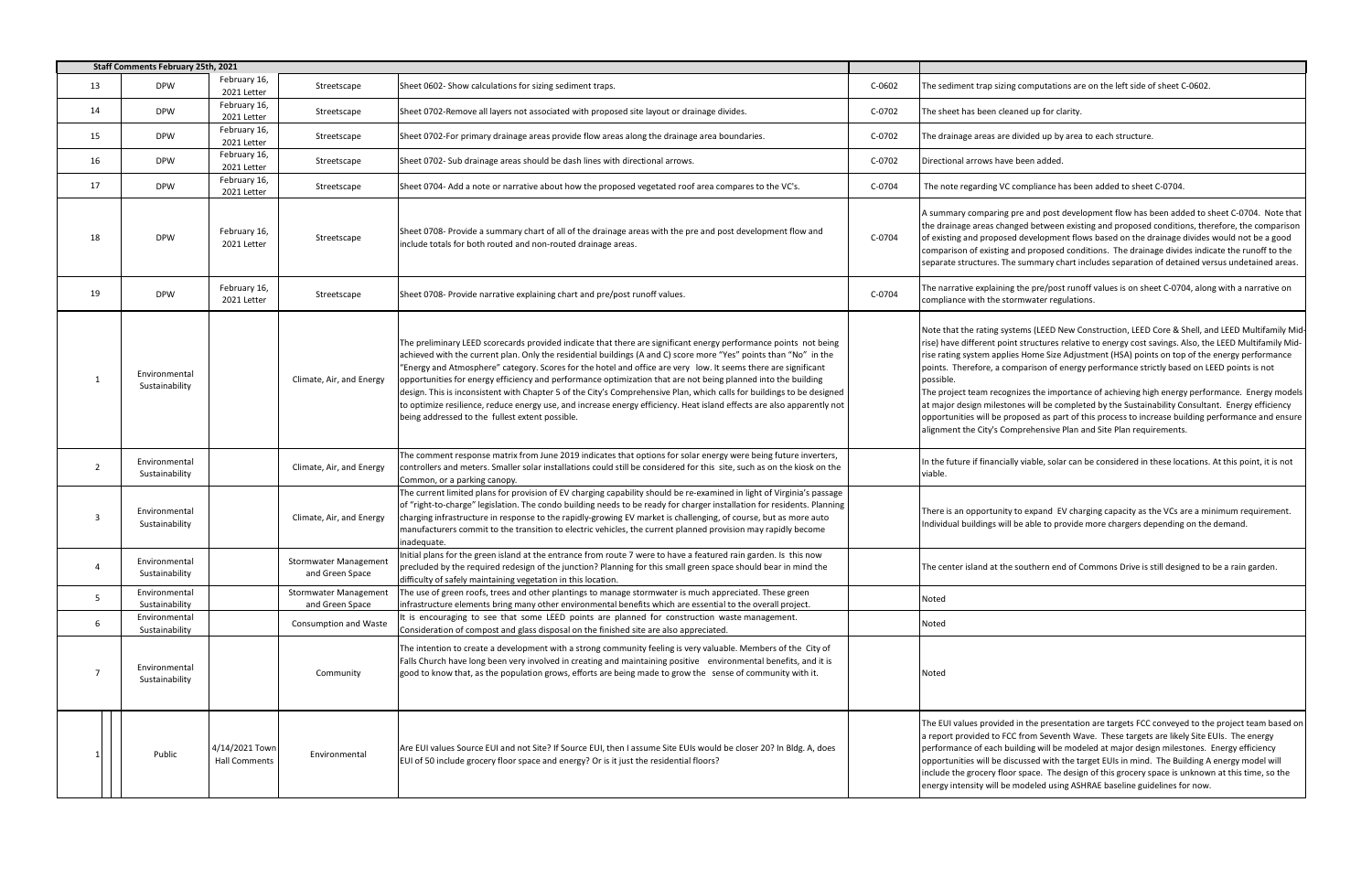|    | Staff Comments February 25th, 2021 |                                        |                                                 |                                                                                                                                                                                                                                                                                                                                                                                                                                                                                                                                     |        |                                                                                                                                                                                                                                                                                                                                                                                                                                                                                                                                                                                                                                                                                                                                                                                                                                                                                                                       |
|----|------------------------------------|----------------------------------------|-------------------------------------------------|-------------------------------------------------------------------------------------------------------------------------------------------------------------------------------------------------------------------------------------------------------------------------------------------------------------------------------------------------------------------------------------------------------------------------------------------------------------------------------------------------------------------------------------|--------|-----------------------------------------------------------------------------------------------------------------------------------------------------------------------------------------------------------------------------------------------------------------------------------------------------------------------------------------------------------------------------------------------------------------------------------------------------------------------------------------------------------------------------------------------------------------------------------------------------------------------------------------------------------------------------------------------------------------------------------------------------------------------------------------------------------------------------------------------------------------------------------------------------------------------|
|    | Public                             | 4/14/2021 Town<br><b>Hall Comments</b> | Environmental                                   | The buildings in the West Falls project should be encouraged to:<br>Earn maximum LEED points in the Energy and Atmosphere category, which includes Enhanced Commissioning,<br>Optimize Energy Performance, Whole Building Energy Monitoring and Reporting, Grid Harmonization, Renewable<br>Energy, Enhanced Refrigerant Management, and Efficient Hot Water Distribution Systems. In particular, earn LEED<br>points for the Optimize Energy Performance category by demonstrating at least 20% energy performance<br>improvement. |        | The project team recognizes the value in achieving increased energy cost savings and workin<br>toward a 20% energy cost savings target. The combined measures to achieve increased ene<br>cost savings will be different for each building and will be explored at each major milestone<br>throughout design development. A healthy list of energy efficiency opportunities will be pre<br>and discussed with the project teams including enclosure, HVAC, and lighting measures.<br>Note that the EA credits and the requirements within the credits differ between the rating sy<br>The project team works to maximize the number of points on the Scorecard while also balan<br>competing credit requirements. For example, highly efficient VRF systems result in increased<br>energy cost savings but would be unable to achieve the Enhanced Refrigerant Management<br>due to the quantity of refrigerant used. |
|    | Public                             | 4/14/2021 Town<br><b>Hall Comments</b> | Environmental                                   | Earn maximum LEED points for Bicycle Facilities, Reduced Parking Footprint, and Electric Vehicles.                                                                                                                                                                                                                                                                                                                                                                                                                                  |        | The project is leveraging the LEED-Neighborhood Development v4 certification on the indivio<br>building LEED Scorecards. The buildings are pursuing Path 1 under the LT Credit Category (LI<br>ND certification) and therefore points for these credits, which are part of Path 2, are not ava<br>The LEED-ND certification provides a framework for ensuring smart neighborhood design by<br>addressing community connectivity, neighborhood patterns, user experience, and green<br>infrastructure. Elements of these credits are still being incorporated into the building and pr<br>design. For example, the project team has committed to 10 EV Charging stations (and 1 acce<br>station) and is reviewing and considering locations for additional capacity for future growth<br>charging demand.                                                                                                              |
|    | Public                             | 4/14/2021 Town<br><b>Hall Comments</b> | Environmental                                   | Use Energy Star appliances (including clothes dryers) and light fixtures in residential and hotel buildings                                                                                                                                                                                                                                                                                                                                                                                                                         |        | ENERGY STAR appliances are being targeted. An all LED design and/or high-performing light<br>fixtures, as well as a reduced lighting power density are also being planned.                                                                                                                                                                                                                                                                                                                                                                                                                                                                                                                                                                                                                                                                                                                                            |
|    | Public                             | 4/14/2021 Town<br><b>Hall Comments</b> | Environmental                                   | Fully electrify building systems (i.e. HVAC, hot water)                                                                                                                                                                                                                                                                                                                                                                                                                                                                             |        | The project team recognizes the role building electrification plays in a low carbon future. Ele<br>systems are being used for systems where commercial-scale technology is available and high<br>energy performance can be maintained. For some systems, gas may still be necessary to me<br>space constraints, ensure market viable technology, and manage dry utility service/loads.                                                                                                                                                                                                                                                                                                                                                                                                                                                                                                                                |
| -3 | Public                             | 4/14/2021 Town<br><b>Hall Comments</b> | Environmental                                   | I would like to see and understand the economic analysis that led the developer to conclude that rooftop solar is<br>not feasible.                                                                                                                                                                                                                                                                                                                                                                                                  |        | FCGP's economic analysis took into consideration the cost of installing solar panels and the<br>availability of the tax credits and other financing availabing in Virginina currently.                                                                                                                                                                                                                                                                                                                                                                                                                                                                                                                                                                                                                                                                                                                                |
|    | Pulic                              | 4/14/2021 Town<br><b>Hall Comments</b> | Environmental                                   | What are the developers' thoughts re: incorporating rooftop solar on a green roof?                                                                                                                                                                                                                                                                                                                                                                                                                                                  |        | In evaluating rooftop solar, FCGP also had to weight the viability of green roofs, which are a<br>component of the project's Stormwater Management Plan. At this time, FCGP has determine<br>green roofs are the best strategy for the limited roof space.                                                                                                                                                                                                                                                                                                                                                                                                                                                                                                                                                                                                                                                            |
|    | Public                             | 4/14/2021 Town<br><b>Hall Comments</b> | <b>Stormwater Management</b><br>and Green Space | Could you please detail your stormwater management plans? What level of retention will you have on site? We've<br>had 25-year and 200-year storms in the last couple years. How would the site handle major storms? I'm excited to<br>hear about the inclusion of permeable pavement and green roofs. I would like to hear more from the civil engineer<br>at some point.                                                                                                                                                           | C-0704 | We are decreasing the runoff from the site of the 10-year storm by 10% from existing condit<br>The site is designed to have overland relief in the event of larger storms, which is to provide<br>of travel for the runoff away from the buildings in the event that the storm sewer system is<br>nundated.                                                                                                                                                                                                                                                                                                                                                                                                                                                                                                                                                                                                           |
| 6  | Public                             | 4/14/2021 Town<br><b>Hall Comments</b> | <b>Stormwater Management</b><br>and Green Space | Will stormwater management include recycling of water for use in watering trees and plants and not just<br>managed release into stormwater system?                                                                                                                                                                                                                                                                                                                                                                                  |        | We are not utilizing water re-use in the way of irrigation, but we are proposing runoff reduct<br>measures with the green roofs and urban bioretention planters so that the runoff is being ut<br>(and therefore reduced and re-used) by the vegetation rather than just releasing into the<br>stormwater system.                                                                                                                                                                                                                                                                                                                                                                                                                                                                                                                                                                                                     |
|    | Public                             | 4/14/2021 Town<br><b>Hall Comments</b> | <b>Fiscal Impact</b>                            | Is there a listing of the components that make up "Expenses" (the 2.9M)                                                                                                                                                                                                                                                                                                                                                                                                                                                             |        | City Staff to provide a response.                                                                                                                                                                                                                                                                                                                                                                                                                                                                                                                                                                                                                                                                                                                                                                                                                                                                                     |
|    | Public                             | 4/14/2021 Town<br><b>Hall Comments</b> | Architecture and Urban<br>Design                | Provide the ceiling height in the garages (there were questions about what the experience of the garages would<br>be—we were able to discuss clear wayfinding, lighting, etc., but didn't have an answer to this).                                                                                                                                                                                                                                                                                                                  |        | Garage A (Grocery and Retail Parking): Generally, they range from 8'2" to 13'6" with an app<br>average 9'4"<br>Garage B3 and D2: Generally, they 8'-2" at bottom of precast T's (web) and 10'-4" at unders<br>structure (flange). (This are standard precast garage dimensions)<br>Garage C (Condo parking Only) Generally, they range between 9' to 11' clear.<br>Numbers are approximate.                                                                                                                                                                                                                                                                                                                                                                                                                                                                                                                           |

ognizes the value in achieving increased energy cost savings and working cost savings target. The combined measures to achieve increased energy fferent for each building and will be explored at each major milestone velopment. A healthy list of energy efficiency opportunities will be presented e project teams including enclosure, HVAC, and lighting measures.

lits and the requirements within the credits differ between the rating systems. ks to maximize the number of points on the Scorecard while also balancing iirements. For example, highly efficient VRF systems result in increased ut would be unable to achieve the Enhanced Refrigerant Management credit f refrigerant used.

Ing the LEED-Neighborhood Development v4 certification on the individual ords. The buildings are pursuing Path 1 under the LT Credit Category (LEEDtherefore points for these credits, which are part of Path 2, are not available. tion provides a framework for ensuring smart neighborhood design by y connectivity, neighborhood patterns, user experience, and green ints of these credits are still being incorporated into the building and project the project team has committed to 10 EV Charging stations (and 1 accessible ing and considering locations for additional capacity for future growth in EV

ognizes the role building electrification plays in a low carbon future. Electric d for systems where commercial-scale technology is available and high an be maintained. For some systems, gas may still be necessary to meet sure market viable technology, and manage dry utility service/loads.

solar, FCGP also had to weight the viability of green roofs, which are a bject's Stormwater Management Plan. At this time, FCGP has determind that est strategy for the limited roof space.

e runoff from the site of the 10-year storm by 10% from existing conditions. If have overland relief in the event of larger storms, which is to provide a path f away from the buildings in the event that the storm sewer system is

ater re-use in the way of irrigation, but we are proposing runoff reduction een roofs and urban bioretention planters so that the runoff is being utilized ed and re-used) by the vegetation rather than just releasing into the

d Retail Parking): Generally, they range from 8'2" to 13'6" with an approx.

enerally, they 8'-2" at bottom of precast T's (web) and 10'-4" at underside of his are standard precast garage dimensions).